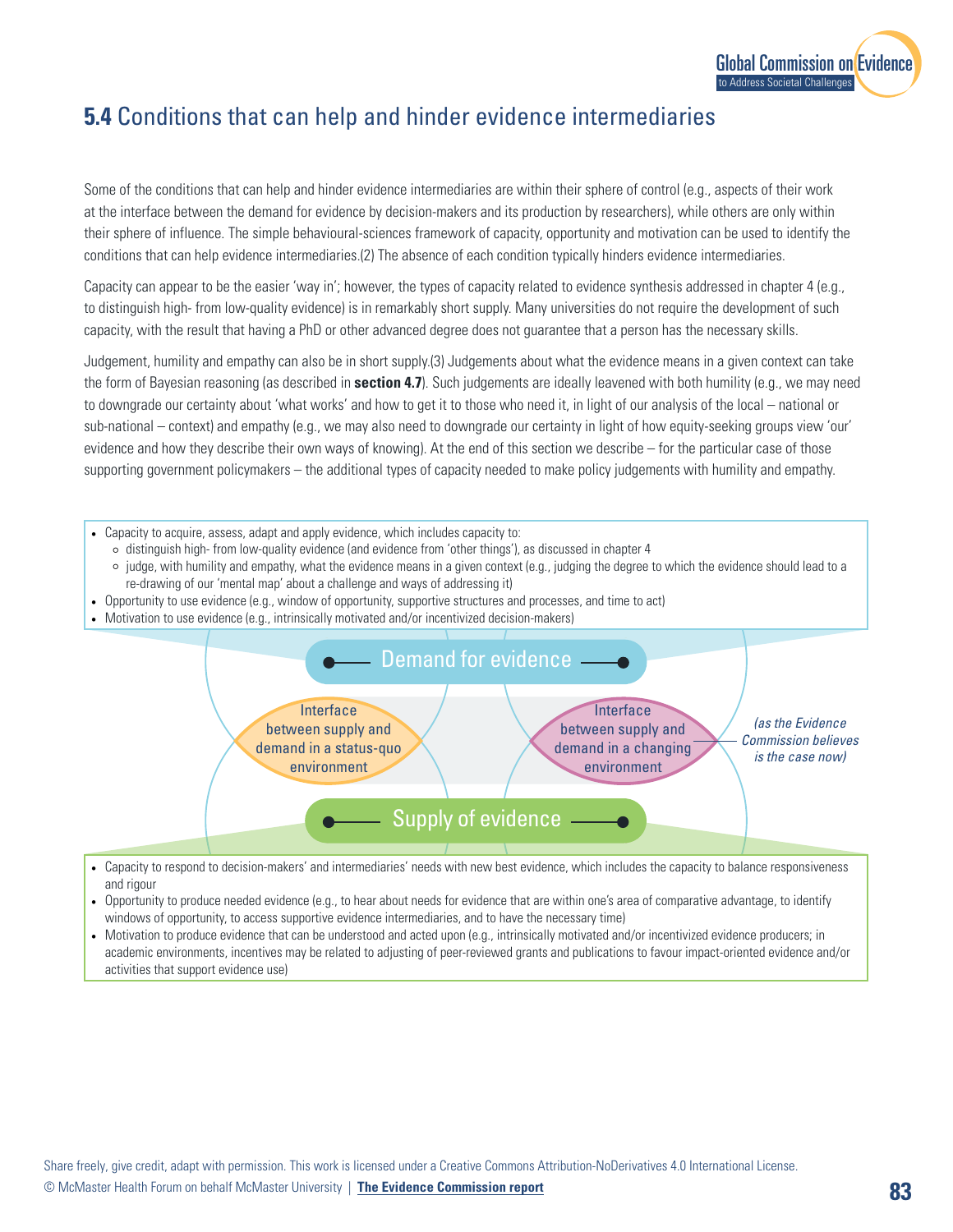

In addition to capacity related to evidence synthesis, those supporting government policymakers need four other types of capacity to inform their judgements about what the evidence means in a given context.

## Policy analysis

to clarify a policy problem and its causes, to frame options to address the problem, and to identify implementation considerations (which we addressed in **section 4.4**)

#### Systems analysis

to understand who gets to make what types of decisions about the challenge now (governance arrangements), how money flows in addressing the challenge now (financial arrangements), and how efforts to address the challenge now (e.g., programs, services and products) reach and benefit those who need them (delivery arrangements); and to understand which of these system arrangements may need to change

#### Political analysis

to identify whether there is a compelling problem, a viable policy and conducive politics (i.e., a window of opportunity) to take action now; and to identify what it would take to open a window of opportunity if now is not the moment